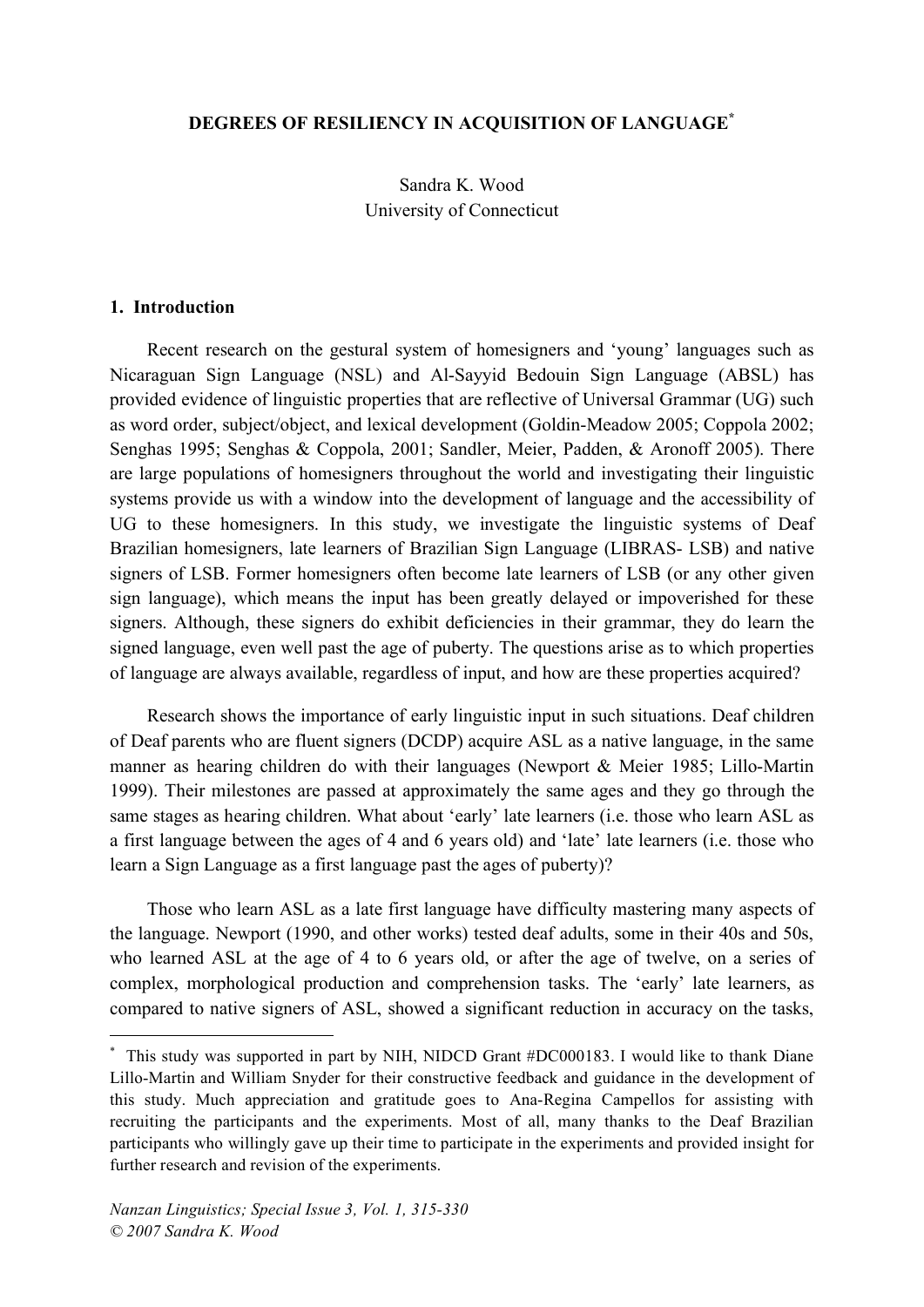even though many of them had been using ASL for well over 40 years. Those who acquired ASL later, after the age of twelve, presented even more depressed accuracy. However, they did not exhibit effects of age of acquisition on every test of ASL structure. On a test of basic word order, all three groups performed about the same: over 95% correct. However, when tested on complex ASL morphology, including verb agreement and verbs of motion, there was a correlation of -.6 to -.7 between age of acquisition and test score.

These findings are corroborated by studies by Berk (2003, 2004) and Lillo-Martin  $\&$ Berk (2003), who investigated the acquisition of verb agreement and word order by two deaf children who were first exposed to ASL as a first language at the age of approximately 6 years old. They showed a significant amount of errors in their usage of verb agreement and, even over time, these errors did not decrease. With respect to word order, the children mastered the basic word order SVO for ASL and were at approximately the same stage as a native Deaf two year old. However, unlike native two-year old Deaf children, they were not able to use derived word orders that ASL allows in appropriate discourse and syntactic contexts<sup>1</sup>.

Boudreault & Mayberry (in press) also found that adults who acquired ASL as a late learner showed a significant decrease in mastery of syntactic categories (simple, negative, agreement, wh-question, relative clause and classifier sentences), which correlated with the age of exposure to ASL. The more pronounced the delay of exposure, the less accurate the signers were. That is, syntactic knowledge of the target language is affected by the length of delay for the acquisition of that language as a first language.

Late first language learners of ASL also show processing limitations much greater than that of native signers (Mayberry & Eichen 1991; Mayberry 1993, 1994; Emmorey et al. 1995; Morford 2003). For example, Emmorey et al (1995) conducted both on-line and off-line tests with native, early, and late learners. In the off-line grammaticality judgment task, all three groups were equally able to detect grammatical errors in verb agreement and temporal aspect. However, only the native signers were sensitive to the verb agreement errors in on-line tasks. Mayberry & Eichen (1991) found that age of acquisition was significantly related to performance on a sentence recall task, concluding that lexical processing is affected by delayed exposure. Mayberry (1993, 1994) also showed that such effects are specifically associated with late first language exposure, as participants who learned ASL at the same age, but as a second language, performed better than the late first language learners.

What is known so far is that delayed linguistic input affects language acquisition in particular ways, but additional research on the range of these effects is sorely needed. The discrepancies found in previous studies between aspects of language which are more or less affected by delayed input leads to the question, which properties of language are what Goldin-Meadow (2005) calls 'resilient', and which are 'fragile'? Goldin-Meadow (2005) suggests that 'resilient' properties are those that all languages have and these properties will appear in the gestural system of homesigners. 'Fragile' properties are those that have to be learned. In

 $1$  These contexts include topicalization in which the object is fronted and negation.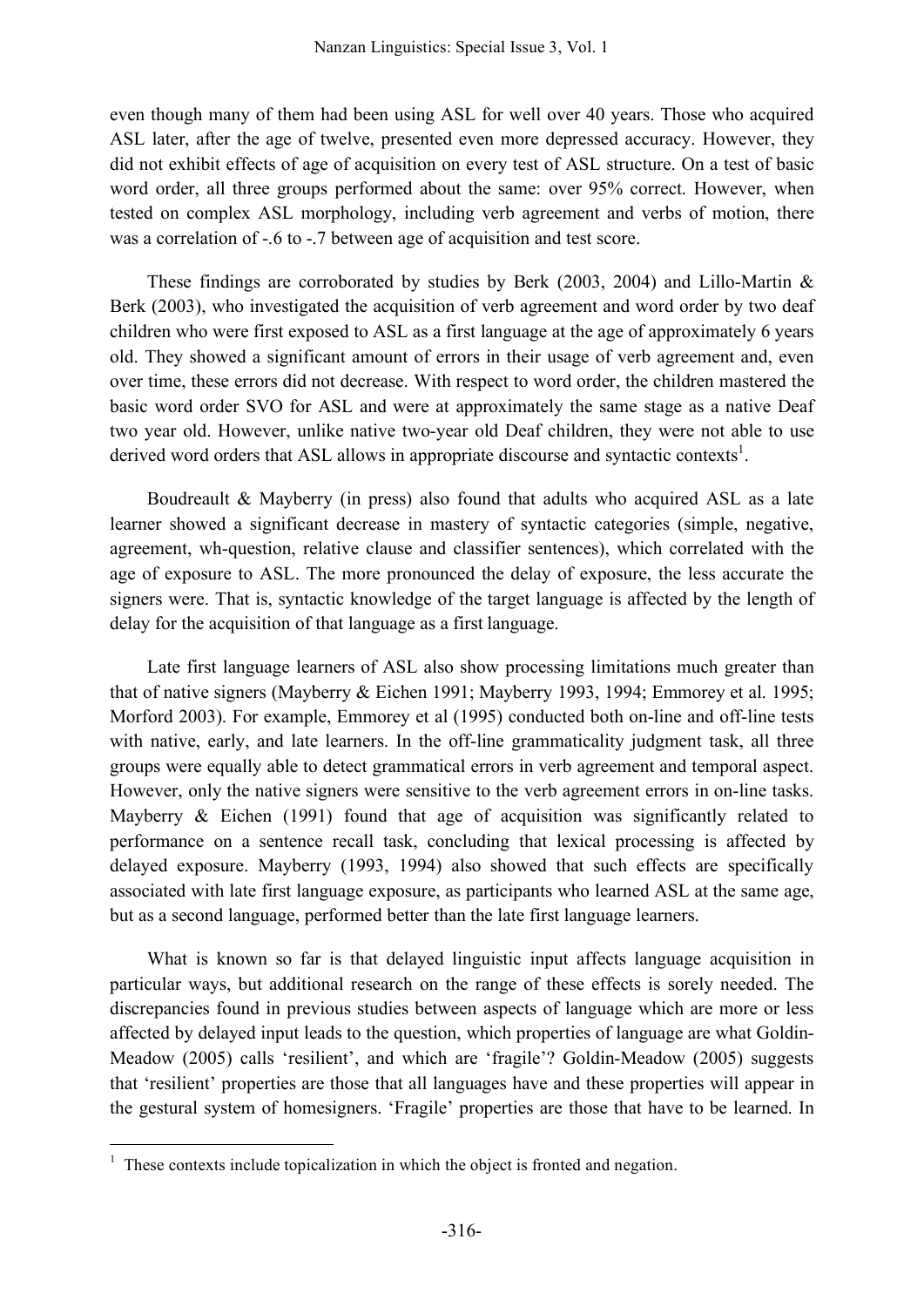this paper, I extend the definition of 'resiliency' as a component of Universal Grammar (UG). That is, there are degrees of resiliency that correspond to components of UG; principles and parameters.

The most fragile properties are those which require linguistic input at a very early age in order to develop. Native learners display these properties, but late learners do not. Less fragile properties are learned by late learners once their exposure to language has begun. The most resilient properties are found even in extreme cases of stimulus poverty, as in Goldin-Meadow's extended studies of young homesigners, deaf children who generate their own gestural linguistic system in the absence of accessible conventional language (Goldin-Meadow & Feldman 1977, and many other articles, summarized in Goldin-Meadow 2003, 2005).

Previous research on homesigners (Goldin-Meadow 2003, Coppola 2002) indicates that certain properties of language appear without input – we take these to be fully accessible properties of UG. 'David', a young homesigner studied by Goldin-Meadow, presented evidence of 'resilient' properties, i.e. lexicon, word order, and recursion, among others. Other young homesigners show similar properties, even across cultures as distinct as American and Chinese (e.g., Goldin-Meadow & Mylander 1998, Goldin-Meadow & Saltzman 2000, Phillips et al. 2001). Moreover, there are deaf people who are never exposed to a language, or experience exposure at a very late age, in their 40s and 50s. These people have also developed a linguistic system on their own that is language-like, but yet, falls short of a full language (Morford 1996, Coppola 2002).

Recent studies of the language that emerges after homesigners come together to form a linguistic community indicates that within a relatively short period, such a gestural-based system develops into a full-fledged language (Senghas 1995; Senghas & Coppola, 2001; Sandler, Meier, Padden, & Aronoff 2005). However, this requires a community of users and early linguistic input. Even after many years of homesigning, adult homesigners show only some of the properties of language (Coppola 2002). – that is, what Goldin-Meadow (2005) would say are the most resilient ones.

This study investigates these issues with a look at recursion via Noun-Noun compounds and structural dependency via Ā-movement (topicalization) in language, ranging from those expected to be resilient to somewhat resilient, examining the ability of homesigners, late learners of LSB and native signers of LSB to produce or comprehend these structures.

## **2. Theoretical Background**

A central concept in the generative framework is Universal Grammar, which is 'the system of principles, conditions, and rules that are elements or properties of all human languages … the essence of human languages' (Chomsky 1975). Universal Grammar is a theory of knowledge. The internal structure of the mind goes hand in hand with the problem of how knowledge is acquired. The theory of UG contains the premise that the child knows a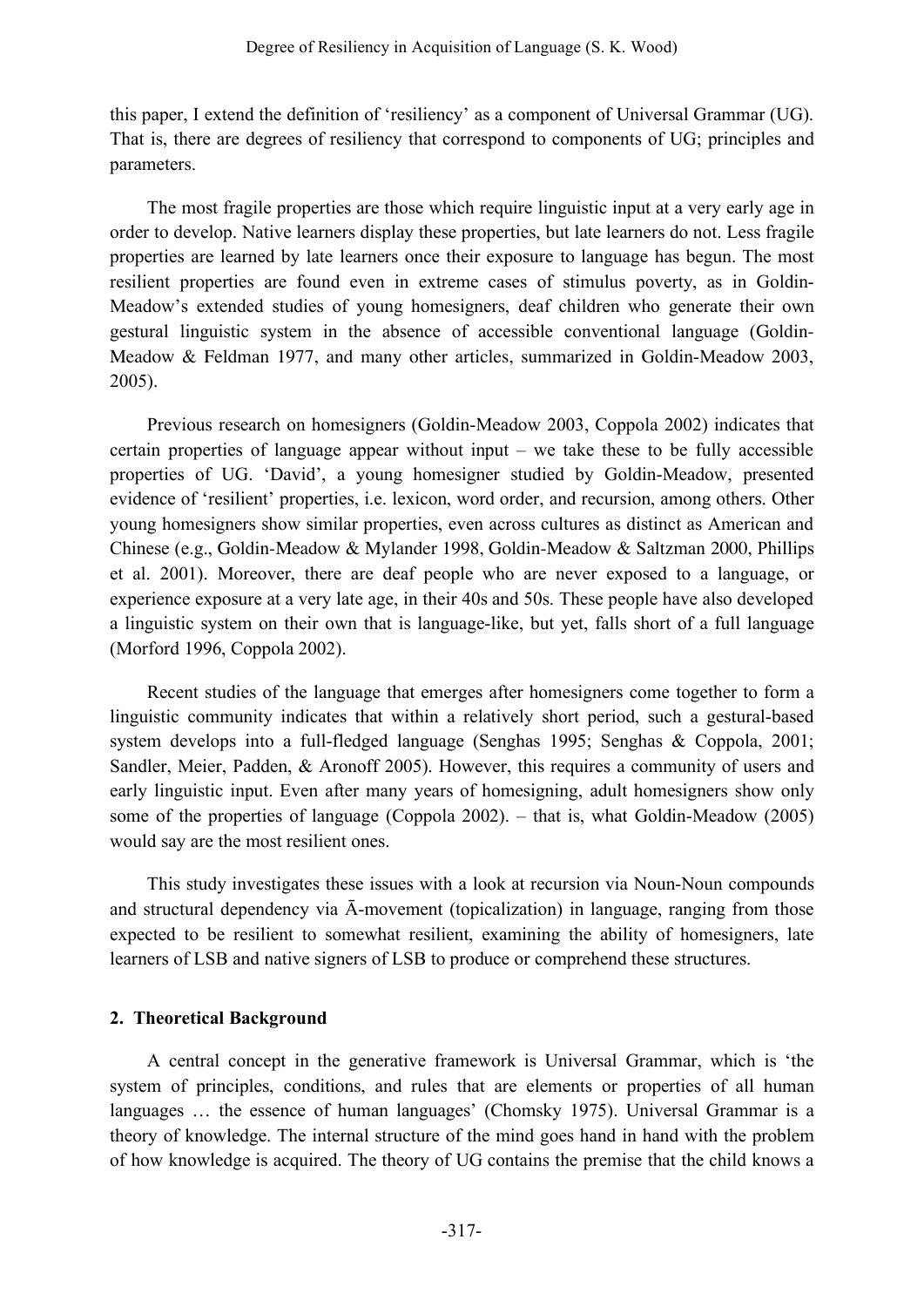set of principles that apply to all languages, and parameters that vary within a set of constraints from one language to another, i.e. these principles and parameters are part of the language acquisition device that is present in the human mind (Chomsky 1981; Hyams, 1986; Roeper & Williams, 1987; Chomsky & Lasnik 1993). Using the terminology of Goldin-Meadow (2005) of 'resiliency', I suggest that principles are 'resilient' properties of language and particular settings of parameters are less resilient. The most 'fragile' properties of language would be language-particular, idiosyncratic properties. Resilient properties are innately specified whereas fragile properties are language-specific and must be learned.

In the 'parameter-setting' model of language acquisition, the principles and parameters guide the acquisition of language, preventing the learner from arriving at a grammar that deviates from possible adult grammars. Errors are expected to be of limited types, and crucially, do not violate the universal constraints.

Given the theory of UG, what can be expected for cases of late learners of LSB or homesigners as compared with native signers of LSB? We expect to see certain lexical differences, as lexical information obviously must be learned. Properties such as the types of movement allowed and which syntactic structures are present in the language are languagespecific properties of LSB, including the settings of parameters, and must be set on the basis of linguistic evidence. It can be expected that both late learners of LSB and homesigners will lack the LSB-specific aspects of these properties. However, since universal principles, such as consistency of word order, recursion, and structural dependency, by hypothesis do not have to be learned, they are expected to be present in all linguistic systems. That is, we expect to see a limited set of errors with respect to these components.

This discussion has focused on linguistic competence. However, it is well-known that actual linguistic performance is affected not only by competence but also by factors such as processing efficiency, memory limitations, etc. Previous research with late learners has demonstrated performance effects which may overlap with competence effects. Thus, in this study we will examine posited resilient properties keeping in mind the possibility that greater processing difficulty in late learners of LSB and homesigners would affect their performance more than that of native signers of LSB.

### **2.1 Some Components of UG (Resilient Properties)**

Central components of UG include recursion and structural dependency. Recursivity is reflected in the set of phrase structure rules (Chomsky 1976), understood in Minimalist terms as repeated applications of the process Merge. PS rules can apply over and over through recursivity, because the rules can apply to their own output. More precisely, recursion occurs with components of the same syntactic category. For instance, a PS rule that introduces embedded sentences can introduce another embedded sentence inside the first, as in 'Bob believes that Mary thinks that Jim will dance with Sue'. Recursion is not limited to sentences only. It may also manifest itself in the form of Noun-Noun compounds, since each Noun of the compound can itself be composed of a Noun-Noun compound. Thus 'dog house' (which is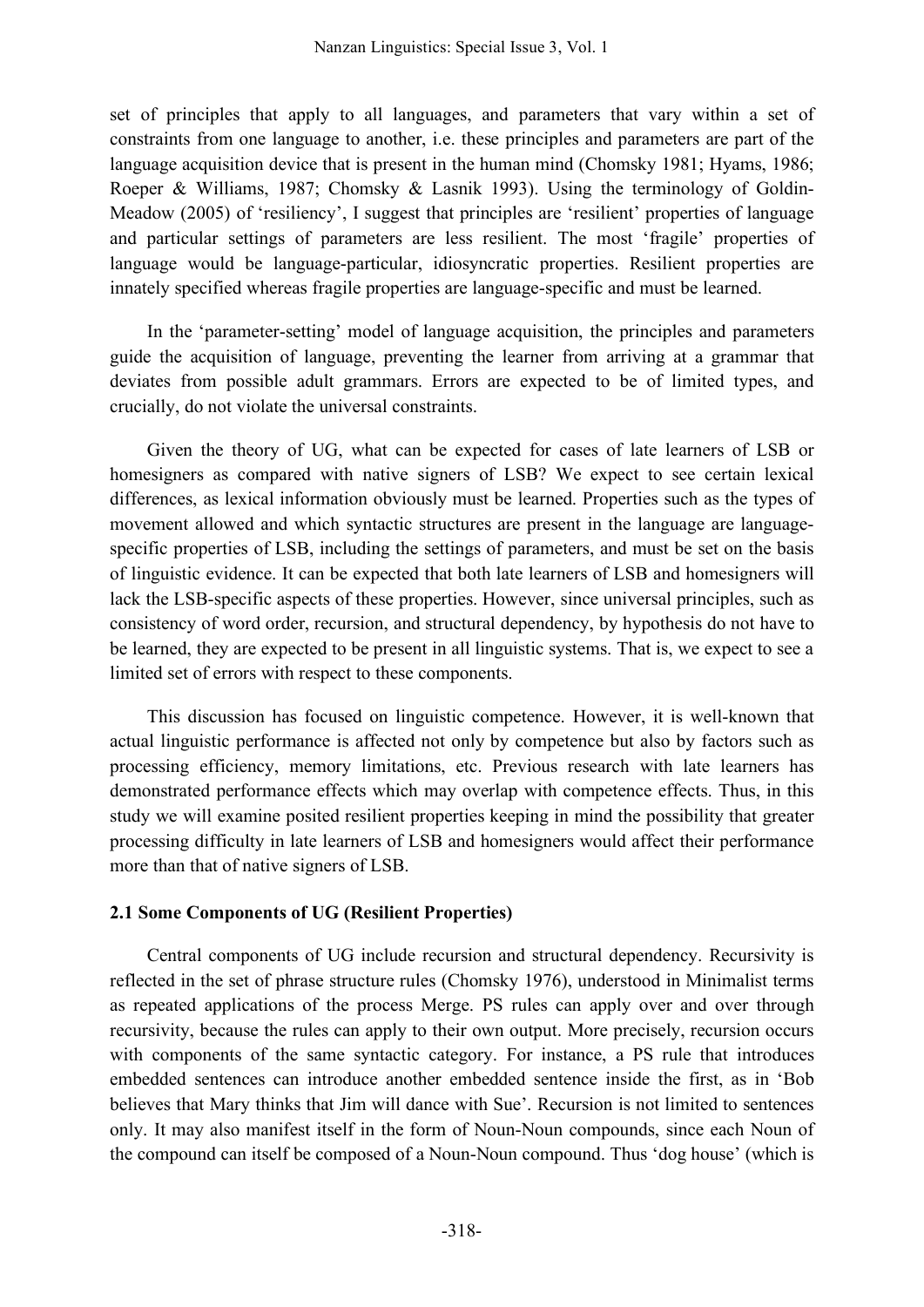a lexical compound) can be a member of the recursive compound 'dog house door'(which is a novel compound). All languages are postulated to operate on the basis of recursivity because a mechanism for expanding a sentence must be in place (Chomsky 1976, Hauser, Chomsky Fitch 2002).

One well-known argument for UG comes from the poverty of the stimulus with respect to structural dependency. In order to form a yes/no question corresponding to the declarative in (1a), a simple, structure-independent rule would suffice, i.e., 'move the first auxiliary to the front' of the sentence, as shown in (1b).

- (1) a. The man is tall.
	- b. Is the man tall?

Other data, however, such as (2), show that the structure-independent rule does not suffice, and the more complex structure-dependent rule is needed, i.e., move the auxiliary that is in the main clause to the front of the sentence.

- (2) a. The boy who is singing is my father.
	- b. \*Is the boy who singing is my father?

There are certain kinds of knowledge about grammar that are not expressly demonstrated in the input for the learner. That is, 'negative' data (ungrammatical sentences) are not presented to the child as a form of input. Thus, the child receives input about the grammaticality of (1), but not about the ungrammaticality of (2b). On the assumption that input such as (2a) would rarely be provided, the structure-independent rule might be tempting. (See papers in the special issue of *The Linguistic Review* 19.1-2, 2002, for discussion of this issue).

Crain & Nakayama (1987) tested this issue by having children between the ages of 3 to 5 years old, "Ask Jabba if the man who is beating a donkey is mean". If children follow a structure-independent rule, they should sometimes produce questions such as 'Is the man who beating a donkey is mean'. They made errors of other kinds, but not once in this study did they make this kind of error. The findings of this study provide support for UG, in particular that structure dependence is available to learners from a very young age.

## **2.2 Linguistic Background**

# **2.1.1 Noun-Noun Compounds**

This experiment examines recursion and structural dependency, central components of UG. We investigate recursion by the use of Noun-Noun compounds, which involve a morphological operation in which the Noun-Noun compound has the properties of a 'single, complex word' (Snyder 1995, 2001). In order to ensure that the participants are productively using recursive compounding, the study elicits novel, productive N-N compounds. For example, *cat lady* can be used to refer to someone who loves cats or someone who looks like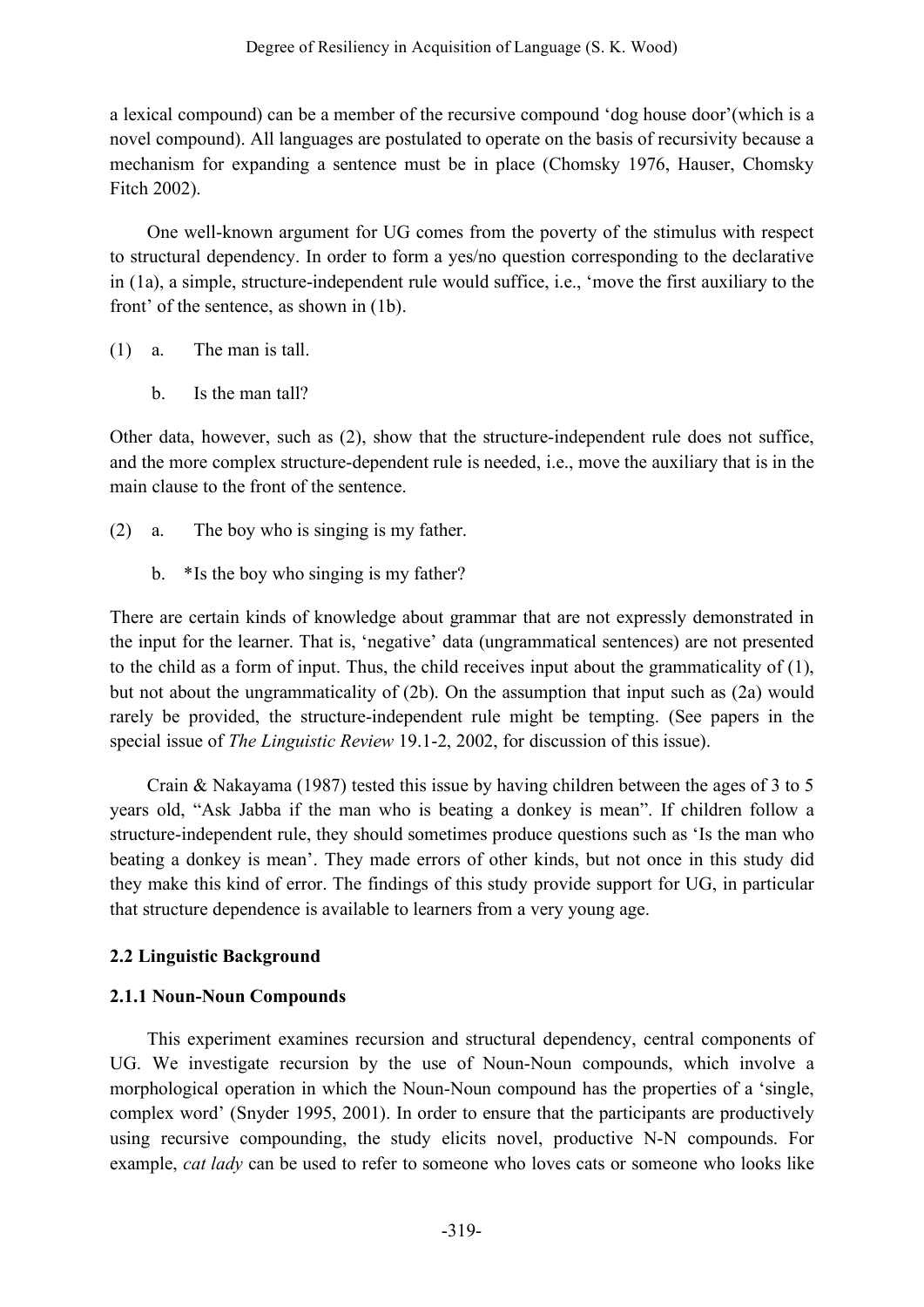a cat or someone who is an expert on cats, etc. That is, this compound does not have a fixed meaning as a lexical compound would, such as *toothbrush*, *lighthouse*, or *chalkboard*.

In ASL, there is a difference in word order between lexical and novel compounds (Wood 2004). Lexical compounds are in a strict order of modifier noun + head noun, whereas novel compounds can be in either order. That is, a lexical compound such as DOG HOUSE must remain fixed in order. If the order is reversed as in HOUSE DOG, the meaning changes to that of 'a dog that stays in the house'. However, a novel compound such as ELEPHANT BOOK (with the meaning 'book about elephants or a book that is in the shape of an elephant') can likewise be signed as BOOK ELEPHANT with the same meaning.

With respect to recursive noun-noun compounds such as PAPER FLOWER BOOK ('a book with/about flowers made of paper'), there is a combination of both required fixed word order for the embedded elements (PAPER FLOWER) and reversible word order for this constituent and the head BOOK. It is possible to have either PAPER FLOWER + BOOK or BOOK + PAPER FLOWER with the same meaning both ways. However, PAPER FLOWER is a constituent and it is ungrammatical to change the ordering for these two nouns as shown in (3a, b) below. Furthermore, it is also ungrammatical to interrupt the constituent PAPER FLOWER with the noun BOOK, as in (3 c,d).

- (3) a. \*FLOWER PAPER BOOK
	- b. \*BOOK FLOWER PAPER
	- c. \*PAPER BOOK FLOWER
	- d. \*FLOWER BOOK PAPER

Thus, there is a clear structural dependency in the formation of recursive compounds. One can see this from the structures given in (4) below. The N-N compound that is the modifier of the head noun in the recursive compound can be ordered either prenominally or postnominally. However, one cannot vary the order inside the deeper compound or insert a noun inside it.



In this study, we attempt to elicit novel recursive noun-noun compounds with homesigners and late learners of LSB. LSB allows NNC, with a more strict (than ASL) ordering. That is, the order must be Head + Modifier. We look at the order of the recursive N-N compounds signed by each signer to determine whether structural dependency is being manifested.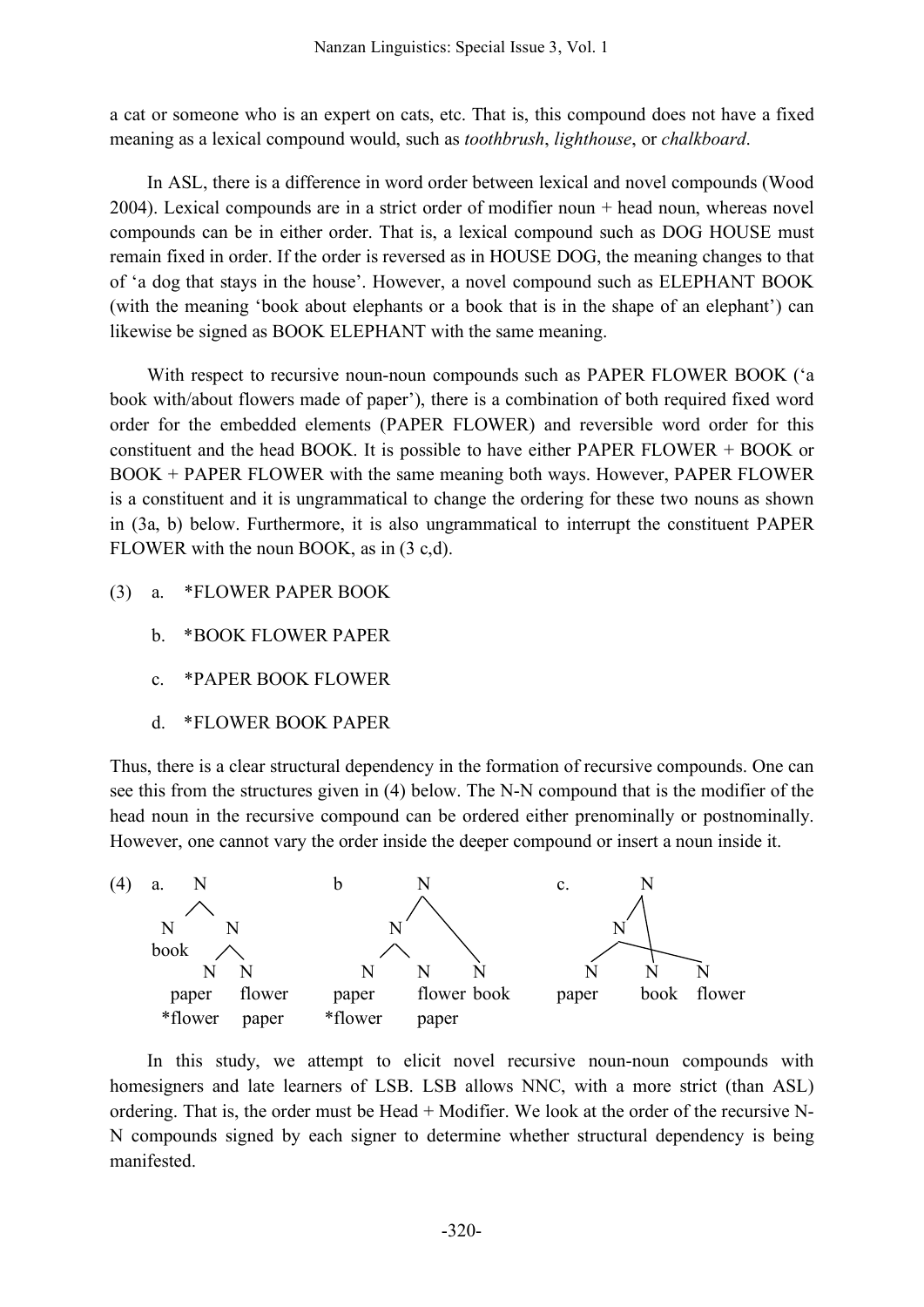# **2.1.2 Topicalization**

In this study, we look at how SVO becomes O, SV in LSB, namely through topicalization, a common mechanism in LSB (and other sign languages) for prominently displacing 'old information' to the front of the sentence (Liddell 1980, Aarons 1994, Braze 2004, Lillo-Martin & Quadros-Müller 2007). That is, syntactic movement of the constituent undergoes topicalization. We focus on topicalization in LSB, which is marked by a distinctive non-manual cue, as a "slight backward head tilt and a brow raise" (Quadros-Müller 2007; Liddell 1980). Several examples of topicalization in LSB are given in (5 a-c).

$$
(5) \quad a. \quad \frac{t}{\text{CHASE CAT, BOB}}
$$

'As for chasing the cat, Bob did.'

 $\_\_t$ b. CAT, BOB CHASE

'As for the cat, Bob chased (it).'

t c. BOB, CHASE CAT

'As for Bob, (he) chased the cat.'

In this study, we focus on the topicalization with regard to object topicalization. It is more difficult to determine from the word order alone which constituent is being topicalized. One is required to know the rules for using non-manuals and Ā-movement in LSB in order to set the parameter for topicalization.

# **3. Hypotheses**

In this proposal, we take an investigative look into the 'resilient properties' of UG by testing native signers, late learners, and homesigners. There are certain components that we hypothesize to be resilient, in concurrence with Goldin-Meadow (2005) and Coppola (2002). These should show up even in homesigners and late learners. The candidates for the most resilient properties are structure-dependence, recursion, and consistency of word order. In this study, we hypothesize that evidence of structure-dependence and recursion (i.e. production of novel, recursive NNCs will be produced in all three groups.

Moreover, there may be certain aspects of UG that require input from a full-fledged language. In this regard, the late learners of LSB, who presumably started out as homesigners but later learned LSB around the ages of 14 years old and older, should perform better than chance. However, the homesigners are not expected to show competence in these areas. One candidate for this type of structure is topicalization. UG allows for 'movement' as a general mechanism, but the particular aspects of syntactic movement are contingent on the language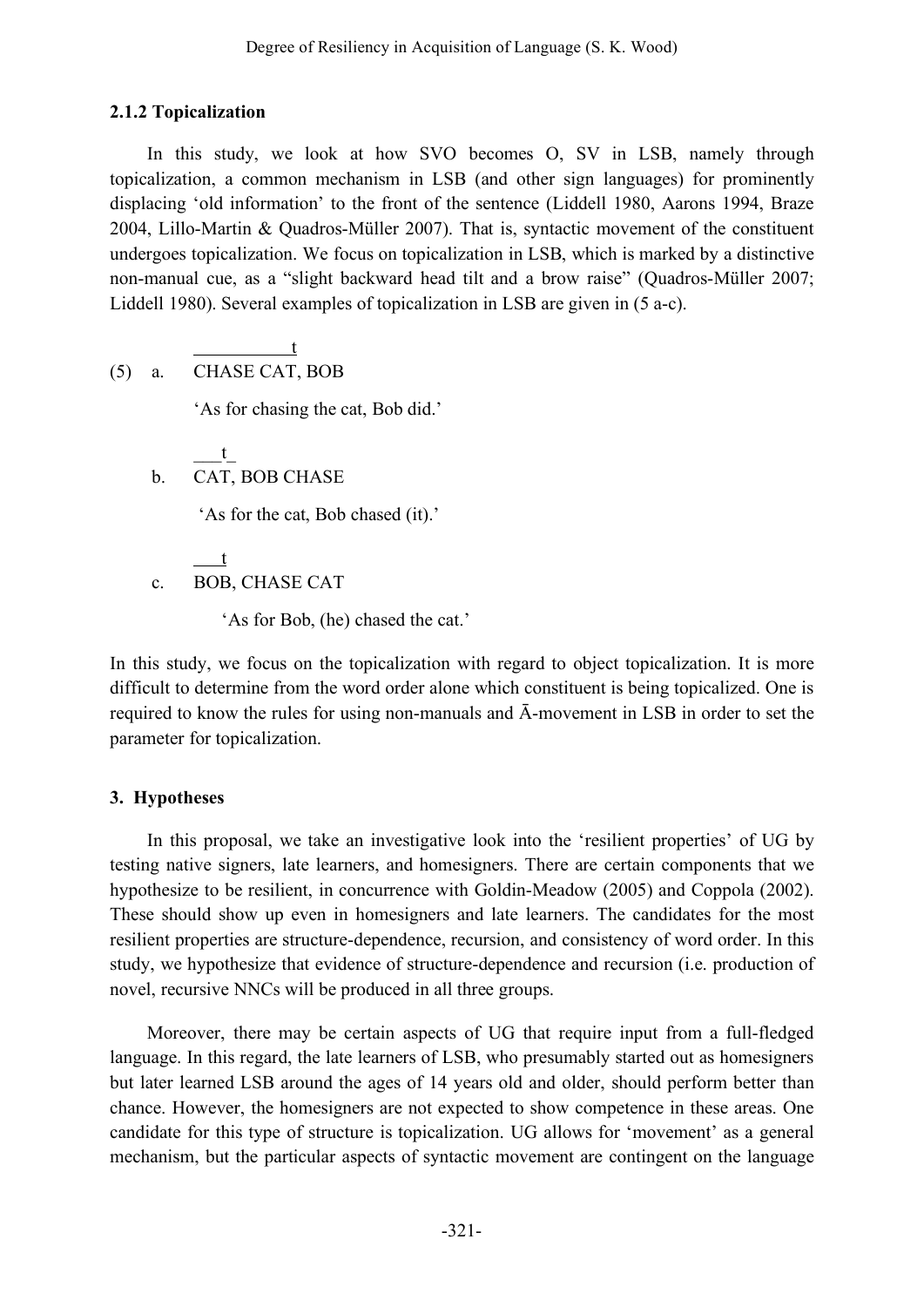(Chomsky 1995). The language may or may not allow a certain syntactic operation of  $\bar{A}$ movement, such as topicalization.

As noted earlier, topicalization in LSB involves movement of 'old information' to the front of the sentence (Liddell 1980). In Goldin-Meadow's (2005) study of 'David', a child homesigner, she found no preference for new information or old information in the sentenceinitial position. Following her proposal that the absence of a language property indicates 'fragility' (i.e. the property is not accessible from UG), it is hypothesized that topicalization requires input from a full-fledged language for a signer to perform above chance. We hypothesize that topicalization in LSB is also dependent on early linguistic input, but not necessarily before the critical period ends. Homesigners are hypothesized not to display competence in this area. Along with Goldin-Meadow (2005), we conclude that the 'absence of a language property in the gestural system suggests that the property is fragile (i.e. requires input from a full linguistic system)'.

Recall our discussion earlier of 'Simon' and his parents, Newport (1999) found that Simon's parents (who had learned ASL in their late teens) consistently misinterpreted sentences with topicalized objects and verb phrases, but not subjects. Simon, however, showed perfect mastery of topicalization in ASL, despite the fact that he had impoverished input with respect to topicalization from his parents. Thus, we hypothesize that topicalization is a 'less resilient' property of LSB and that the late learners of LSB may or may not acquire this successfully.

### **4. Experiment 1: Noun-Noun Compounds**

The goal of this experiment is to test whether each participant is able to produce at least three novel three-sign NNC.

### **4.1. Participants**

Fourteen Deaf Brazilian adults were recruited (23-53 years old), through a Deaf Brazilian local who also assisted in the experiment. Five were native signers of LSB, six were late learners of LSB, and three were homesigners. Assistance with recruitment was provided by Ana-Regina Campellos who works extensively with the Deaf community in primarily the southern region of Brazil, but has worked in many other regions of Brazil with the Deaf population there. Ana-Regina is a near-native Deaf signer of Brazilian sign language and a member of the Deaf Brazilian community. She also served as a consultant and coexperimenter in this project with respect to data collection and transcription.

## **4.2. Procedure and Materials**

The subject was shown a series of different items, all of which have been designed to elicit a recursive Noun-Noun compound (NNC). (This method was successfully used to elicit Noun-Noun compounds from young Deaf children by Wood 2004.) Initially, we ascertain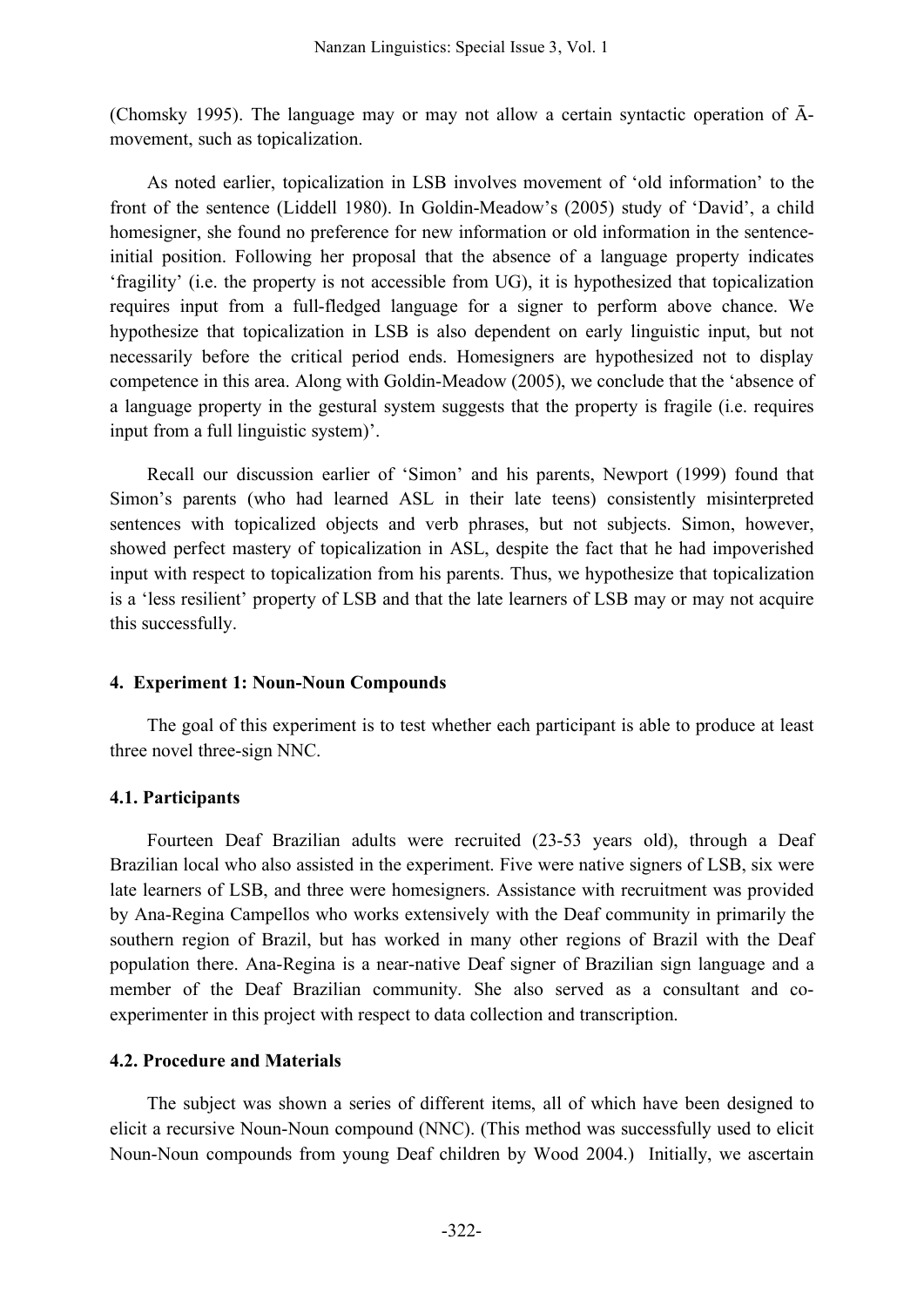each subject's sign for the lexical items involved (e.g. SOFA, BLANKET, etc...)<sup>2</sup>. For training, we show the subject three items that have two characteristics, and show the subject how to express the particular item as a N-N compound. First, we sign the characteristics separately and then combine them together in a N-N compound, as shown below in  $(6)^3$ .

(6) Practice Items:

| a.             | A blanket for the sofa   | <b>BLANKET-SOFA</b>   |
|----------------|--------------------------|-----------------------|
| $\mathbf{b}$ . | A table for the computer | <b>TABLE-COMPUTER</b> |

Then, we commence with elicited production of recursive noun-noun compounds, using the same method that we used for the training items. A total of 10 test items were given to each subject. Examples of test items are shown below in (7). A list of the test items is presented in Part A of the Appendix.

|  | (7) a. A picture frame with a pig on front   | <b>FRAME-PIG-PICTURE</b> |
|--|----------------------------------------------|--------------------------|
|  | A necklace with a pen with a frog on its cap | <b>FROG NECKLACE PEN</b> |

## **4.3. Results**

One late learner (L5) and one homesigner (H1) produced two 3-sign NNCs. All other signers produced at least three 3-sign NNCs, passing the criteria for production of recursive NNCs. An illustration of the results appears in Figure 1.



FIGURE 1 Total number of 2-Sign and 3-Sign NNC produced for Native Signers and Late Learners of LSB, and Homesigners

Native signers and late learners produced more 3-sign NNCs than HS. An average of 6.4 NNCs were produced by NS. Some of the late learners were less consistent, with L1 producing five NNCs, and L2 and L4 producing four NNCs, L3 produced the most with seven NNCs. L5 produced three NNCs and L6 produced two NNCs. Two of the homesigners produced three or more NNCs. H2 produced four NNCs and H3 produced three NNCs.

<sup>&</sup>lt;sup>2</sup> With native and late learners of LSB, we used LSB signs for the objects in the test items. However, with homesigners, we asked them for their own gesture/sign for the item.

 $3 \text{ Recall from the earlier discussion that the ordering for NNC in LSB is Head + Modify.}$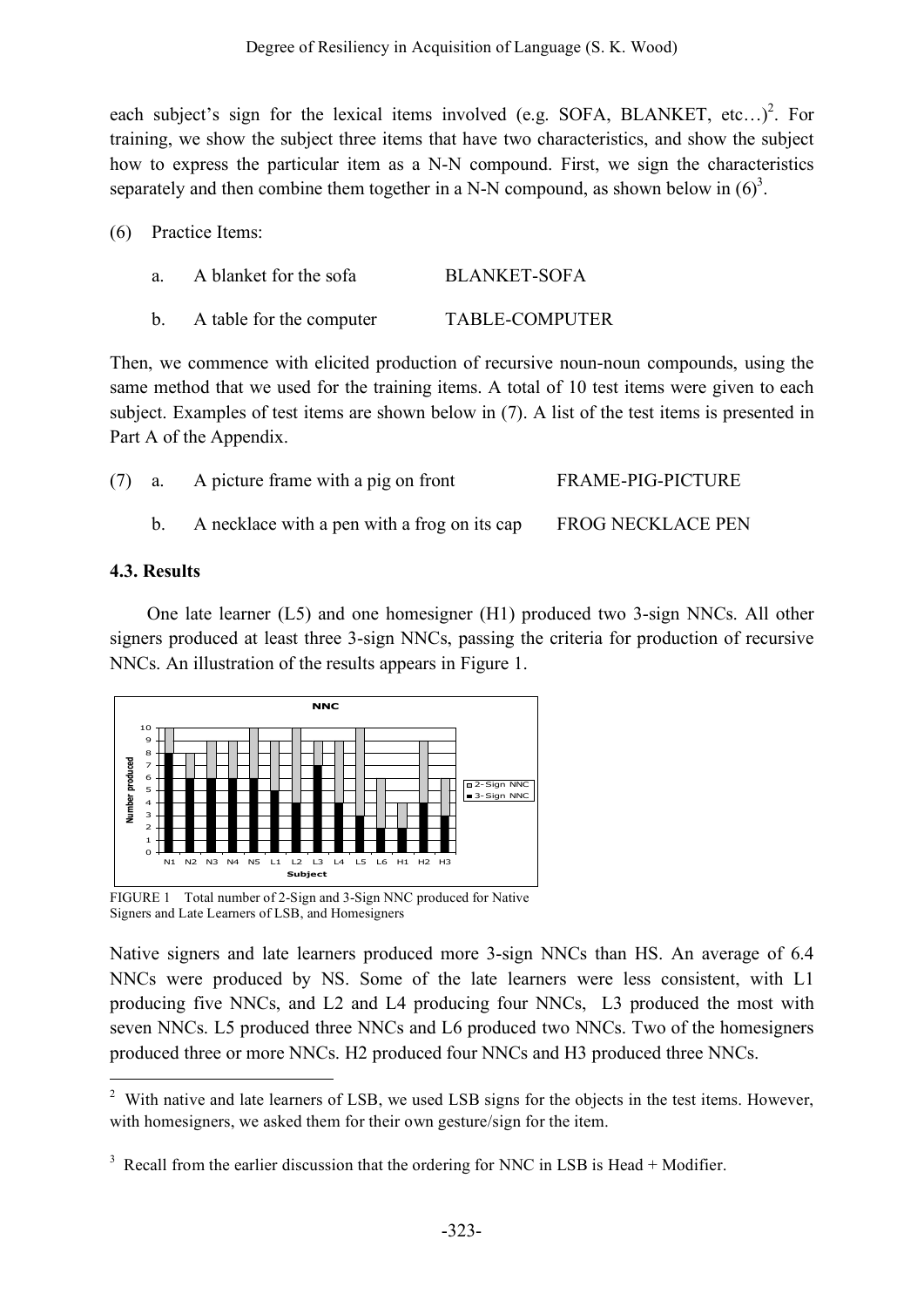The results from Experiment show that most of the signers can produce a novel, recursive NNC, producing at least three 3-sign NNCs.

#### **5. Experiment 2: Topicalization**

The goal of this experiment is to test whether the participants are able to correctly comprehend instances of topicalization, when signed to the individual.

#### **5.1. Participants**

Fourteen Deaf Brazilian adults were recruited (23-53 years old), as discussed in Experiment 1. Five were native signers of LSB, six were late learners of LSB, and three were home-signers. They all also participated in the previous experiment discussed in this paper.

#### **5.2. Procedure and Materials**

Each native signer and late learner was shown a picture with some activity and the experimenter signs one sentence. The signer has to determine whether the signed sentence is 'correctly' or 'incorrectly' matching the picture. An example of the task given to the native signer and late learner of LSB is presented in (8). The correct response to this item is 'correct'.

(8) Picture A: A cat is chasing a mouse.

t Experimenter: MOUSE, CAT CHASE

'As for the mouse, the cat is chasing (it).'

Due to the homesigners' difficulty with answering test questions as 'correct' or 'incorrect, we revised the experimental stimuli slightly. Instead of showing one picture, each subject was shown a set of two pictures that were in contrast to each other, which can be seen in the Appendix. The experimenter signs one sentence and asks the subject to choose which picture matches the signed sentence. An example of the task that was given to the homesigners is presented in (9). The correct response to this item is to select picture A.

(9) Picture A: A cat is chasing a mouse

Picture B: A mouse is chasing a cat.

t Experimenter: MOUSE, CAT CHASE

A training session was administered initially with each subject by asking them questions such as "She's a boy, right?" and pointing to the female co-experimenter. Once the subject understands the procedure and that it's permissible to correct the experimenter, we proceed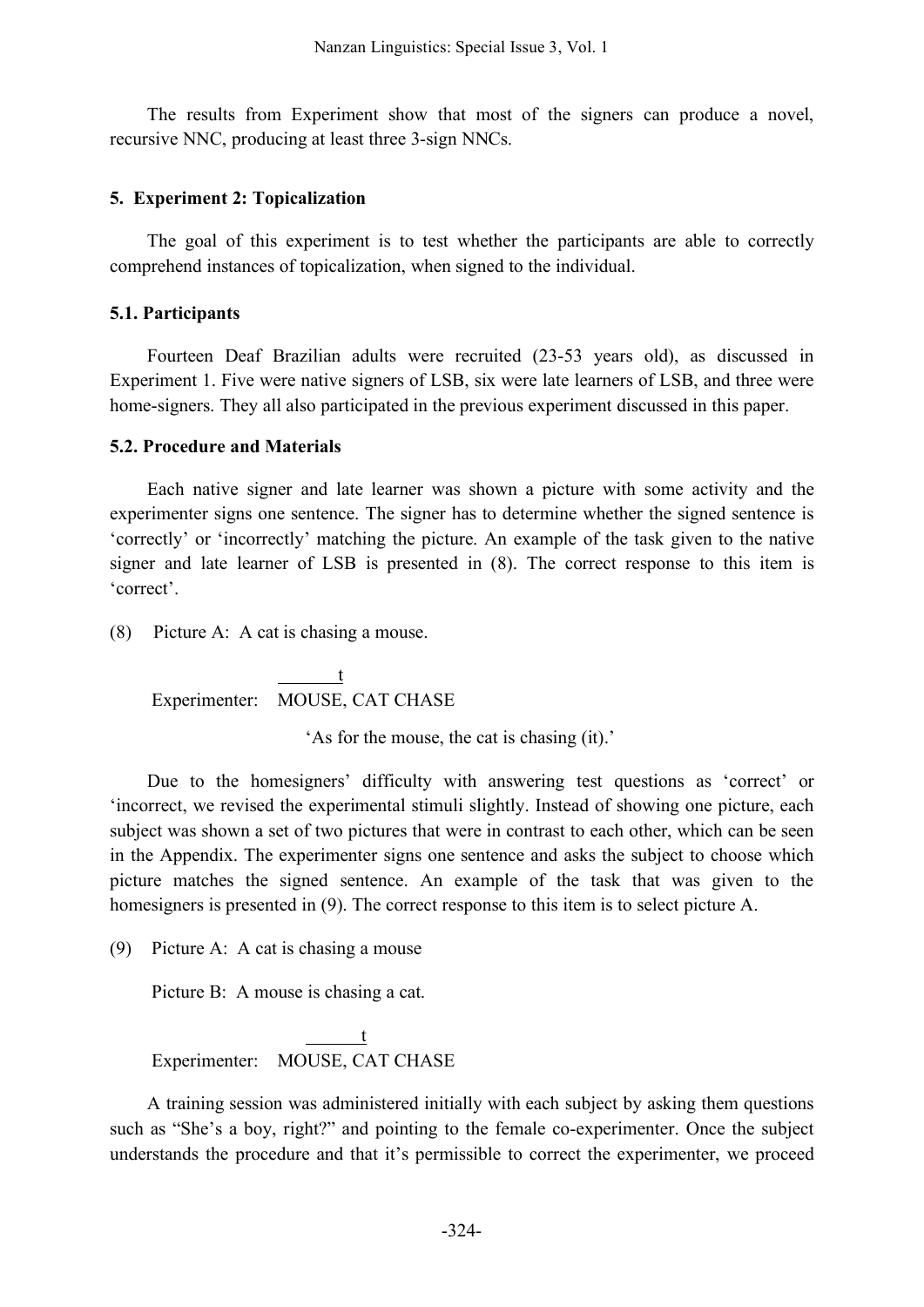with the experimental task. A total of sixteen test items was administered with each subject. The test items were divided into eight SVO sentences and eight OSV sentences, with four 'incorrect' and four 'correct' in each group. A list of the test items is provided in Part B of the Appendix.

### **5.4. Results**

Using an exact binomial, one-tailed test for individual differences, the analysis revealed a significance for all native signers and all (but two) late learners of LSB. Each native signer performed significantly above chance  $(p < .002)$ . Four late learners performed significantly above chance ( $p < .05$ ). Two late learners did not perform significantly above chance (L5-  $p =$ .105; L6-  $p = .40$ ). None of the homesigners performed significantly above chance (H1-  $p =$ .23; H2-  $p = 40$ ; H3-  $p = 0.40$ . An illustration of the results appears in Figure 2.



Figure 2 Total of correctly matched pictures with test item for Native Signers and Late learners of LSB, and Homesigners

There was a significant difference between groups by one-way ANOVA (F  $(2,9) = 54.67$ , p < .001), which is illustrated in Figure 3. Post-hoc Tukey tests reveal that the HS were significantly different than the other two groups, but there was no significant difference between the LS and the NS (NS vs LS nonsignificant; NS vs HS,  $p < .01$ , LS vs HS,  $p < .05$ ). A concern was raised about the large variance in the late learners group, due to L5 and L6. A follow-up analysis with a single-sample t-test, using the mean score of the native signers (15.4 correct) as the baseline, was performed. The homesigners' performance was significantly below the baseline (two-tailed  $p = .008$ ). The late learners' performance was not significantly different from the baseline (two-tailed  $p = .123$  NS).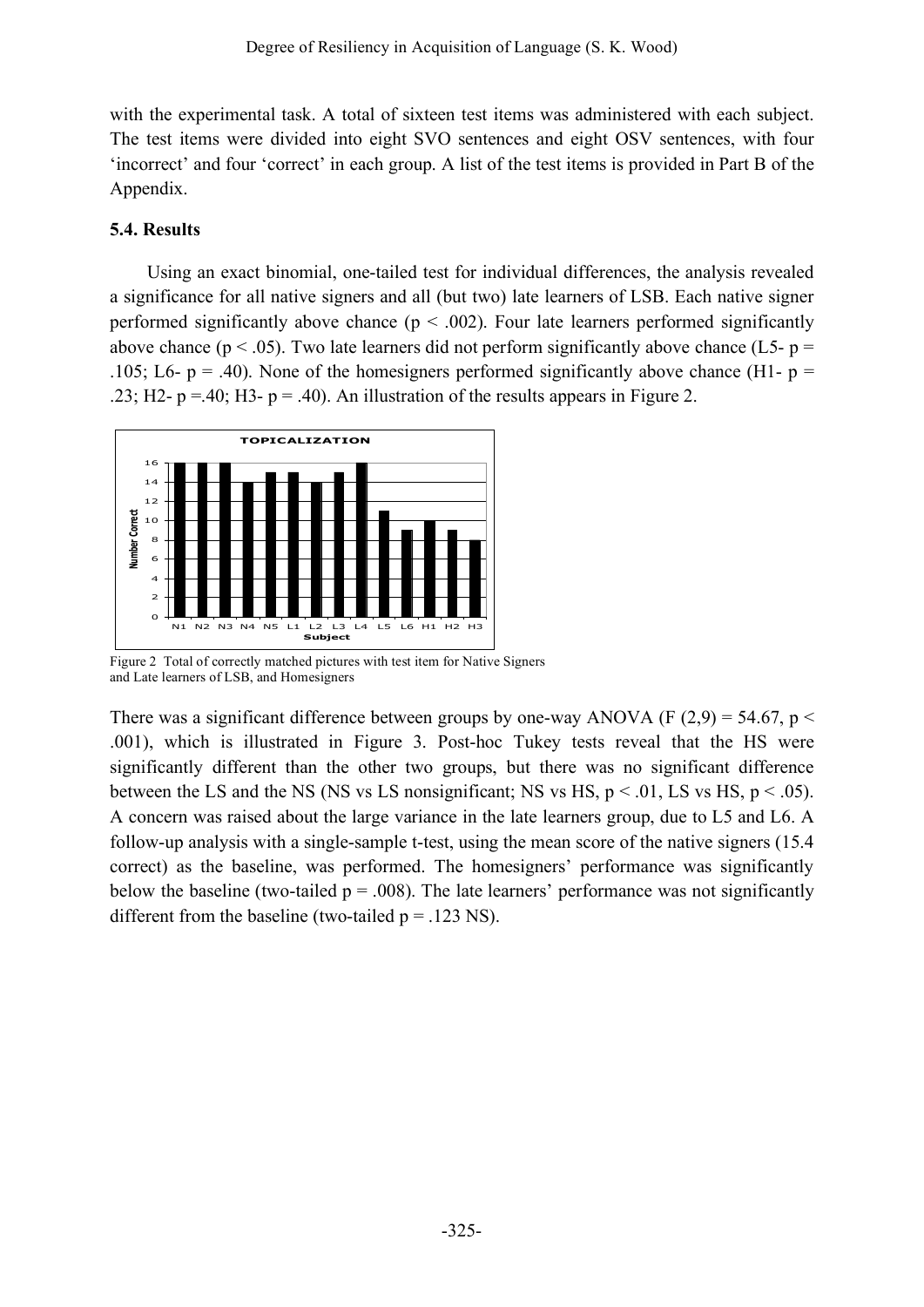

Figure 3 Mean correct by Group

Experiment 2 shows that native signers and late learners of LSB were clearly able to comprehend all or most instances of topicalization in the tasks. Homesigners were not able to comprehend the topicalized sentences and performed by chance on the tasks. They also did not significantly perform below chance on either SVO or topicalized sentences.

#### **6. Discussion and Conclusion**

The purpose of this study was to determine whether homesigners, very late learners of LSB and native signers of LSB were able to produce at least three novel, recursive NNCs and comprehend instances of topicalization. We predicted that all three groups would be able to produce at least three novel, recursive NNCs. Although this prediction was not fully borne out, we still believe that evidence of recursion is still apparent in their system due to the fact that all three groups were able to robustly produce two-sign NNCs. One thing that has to be kept in mind while we interpret the results for the NNC is that not all languages allow NNC (Snyder 1995, 2001). For instance, French does not allow novel, recursive NNC, but it does allow lexical compounding. Also, French does allow special instances of novel, recursive NNC with respect to borrowing from other languages. It may be possible that these two signers (L5 and H1) may be using the French strategy in their grammar.

There are other possible reasons for the inability to create more than two 3-sign NNC. One may be short-term memory and another may be processing limitations. As discussed earlier in this paper, processing limitations have been observed in late learners of ASL (Mayberry & Eichen 1991; Mayberry 1993, 1994; Emmorey et al. 1995; Morford 2003) in ways that second language learners of ASL do not exhibit (Mayberry 1993, 1994). We suggest that recursion as a mechanism is available even to these signers, as well as to the other signers. If this is correct, then recursion can only be assumed to be provided via UG, since there is no other input providing them with the means for recursion. Also, whatever the requirement for acquiring NNC is, it apparently can be acquired by the homesigners.

Being that the premise of this paper is there are 'degrees of resiliency' in the acquisition of language, we expected to see results with the topicalization experiment that would correspond with the degree of input received by the signer, especially with regard to the very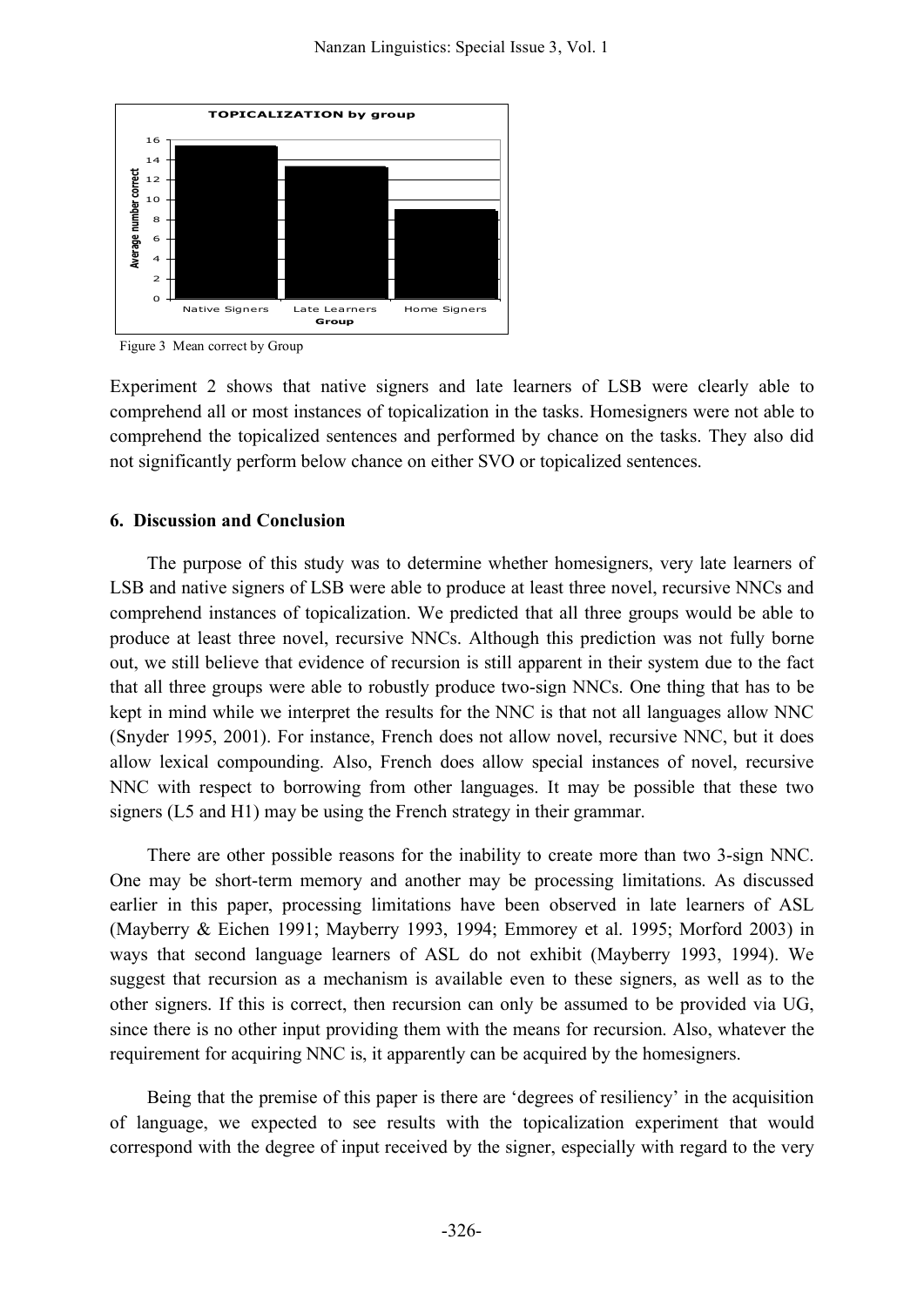late learner of LSB. The results from the topicalization experiment support the hypothesis that topicalization is 'less resilient'. Almost all of the native signers and very late learners of LSB performed significantly above chance in their comprehension of topicalization. However, two very late learners did not, L5 and L6. The participant L5 was a late learner of LSB, having learned LSB when she was approximately 21 years old. At the time of the testing, she was 29 years old. She has had very limited contact with the Deaf LSB community. This obviously affects the consistency and continuity of LSB input for L5. We suggest that she had not had the requisite input in order to set the parameter value for topicalization in LSB. In contrast, L1, who started learning LSB at the age of 18 years and was 29 years old at the time of testing, performed significantly above chance. L1 had extensive contact with the Deaf LSB community, being very involved in activities and events, and maintained close relationships with other Deaf members of the LSB community. Clearly, L1 had enough input from LSB, which allowed him to set the parameter for topicalization for LSB.

The other participant who performed by chance with topicalization was L6, who was a previous homesigner. She had only been learning LSB for less than a year and half at the time of testing. Her lexical production was dominantly LSB, but her results with NNCs and topicali-zation pattern more with the homesigners than with the other very late learners (who were not previous homesigners). It seems clear that topicalization must be learned with a certain amount of linguistic input, hence topicalization is 'less resilient'. That is, properties of language that are 'less resilient' will evince a variability in the degree of resiliency, requiring sufficient input in order to set the parameter. This relates to parameters that are set very early, such as Head-Complement order which seem to require a minimal amount of input in order to be set (Wexler 1998) and other parameters such as NNC in ASL (Wood 2004) and Japanese (Miyoshi 1999; Sugisaki & Isobe 2000) which require more input and are set later.

Future research is needed in order to confirm the validity of these claims. More research with other homesigners in other cultures will provide a deeper look cross-linguistically. Also, next on the list is a study for 'fragile' properties of language, i.e. verb agreement. As noted earlier, verb agreement is very sensitive to errors by late language learners even when they have been using ASL for forty years or more. In contrast to topicalization, it would seem that verb agreement has to be acquired before a certain age in order to be set properly. Thus, the range of 'resiliency' needs to be fully explored in order to understand its role within UG.

### **References**

- Aarons, D. (1994) *Aspects of the Syntax of American Sign Language*, Ph.D. dissertation, Boston University.
- Berk, S. (2003) *Sensitive Period Effects on the Acquisition of Language: A Study of Language Development*, unpublished Ph.D. dissertation, University of Connecticut, Storrs.
- Berk, S. (2004) "Acquisition of verb agreement when first-language exposure is delayed." In A. Brugos, L. Micciulla, & C.E. Smith, eds., *Proceedings of the 28th Annual Boston University Conference on Language Development, Vol. 1*, 62-73. Somerville, MA: Cascadilla Press.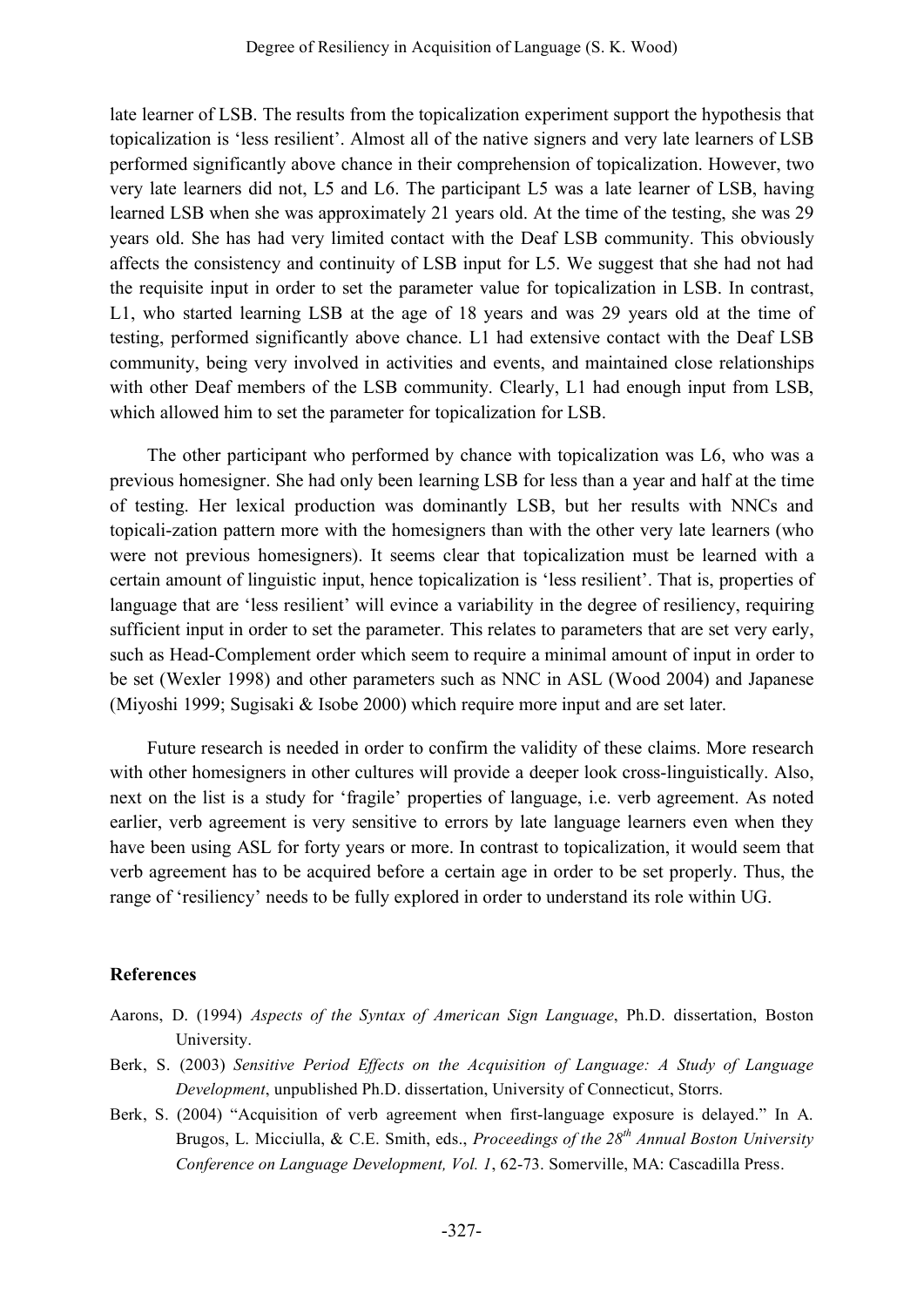- Boudreault, P. & Mayberry, R. (in press) "Grammatical processing in American Sign Language: Age of first-language acquisition effects in relation to syntactic structure," *Language and Cognitive Processes*.
- Braze, D. (2004) "Aspectual Inflection, Verb Raising, and Object Fronting in American Sign Language," *Lingua, 114.1,* 29-58.
- Chomsky, N. (1975) *Reflections on Language*, New York: Pantheon.
- Chomsky, N. (1976) "Conditions on rules of grammar," *Linguistic Analysis, 2*, 303-351.
- Chomsky, N. (1981) *Lectures on Government and Binding*, Dordrecht: Foris.
- Chomsky, N. (1995) *The Minimalist Program*, Cambridge, MA: The MIT Press.
- Chomsky, N. & H. Lasnik (1993) "The theory of principles and parameters." In J. Jacobs et al., eds., *Syntax: An International Handbook of Contemporary Research*, 506-569. Walter de Gruyter.
- Coppola, M. (2002) *The emergence of grammatical categories in home sign: Evidence from familybased gesture systems in Nicaragua*, Ph.D. dissertation, University of Rochester.
- Crain, S. (1991) "Language Acquisition in the Absence of Experience," *The Behavioral and Brain Sciences 4,* 597-650.
- Crain, S. & M. Nakayama (1987) "Structure dependence in grammar formation," *Language, 63*(3), 522-543.
- Emmorey, K., Bellugi, U., Friederici, A., & P. Horn (1995) "Effects of age of acquisition on grammatical sensitivity: Evidence from on-line and off-line tasks," *Applied Psycholinguistics 16,* 1-23.
- Goldin-Meadow, S. (2003) *The Resilience of Language: What Gesture Creation in Deaf Children Can Tell Us About How All Children Learn Language*. New York, NY: Psychology Press.
- Goldin-Meadow, S. (2005) "What language creation in the manual modality tells us about the foundations of language," *The Linguistic Review 22*, 199-225.
- Goldin-Meadow, S. & H. Feldman (1977) "The development of language-like communication without a language model," *Science 197*, 401-403.
- Goldin-Meadow, S. & C. Mylander (1998) "Spontaneous sign systems created by deaf children in two cultures," *Nature 391*, 279-281.
- Goldin-Meadow, S., & J. Saltzman (2000) "The cultural bounds of maternal accommodation: How Chinese and American mothers communicate with deaf and hearing children," *Psychological Science 11*, 311-318.
- Hamburger, H. & S. Crain (1982) "Relative acquisition." In S. Kuczaj, ed., *Language Development: Syntax and Semantics*, pp. 245-274. Hillsdale, NJ: Lawrence Erlbaum Associates.
- Hyams, N. (1986). *Language Acquisition and the Theory of Parameters*, Dordrecht: Reidel.
- Liddell, S. (1980). *American Sign Language Syntax*, The Hague: Mouton.
- Lillo-Martin, D. & S. Berk (2003) "Acquisition of constituent order under delayed language exposure." In B. Beachley, A. Brown, F. Conlin (eds.), *Proceedings of the 27th Annual Boston University Conference on Language Development, Vol. 2*, 484-495. Somerville, MA: Cascadilla Press.
- Mayberry, R. (1993) "First-language acquisition after childhood differs from second-language acquisition: The case of American Sign Language," *Journal of Speech and Hearing Research 36*, 1258-1270.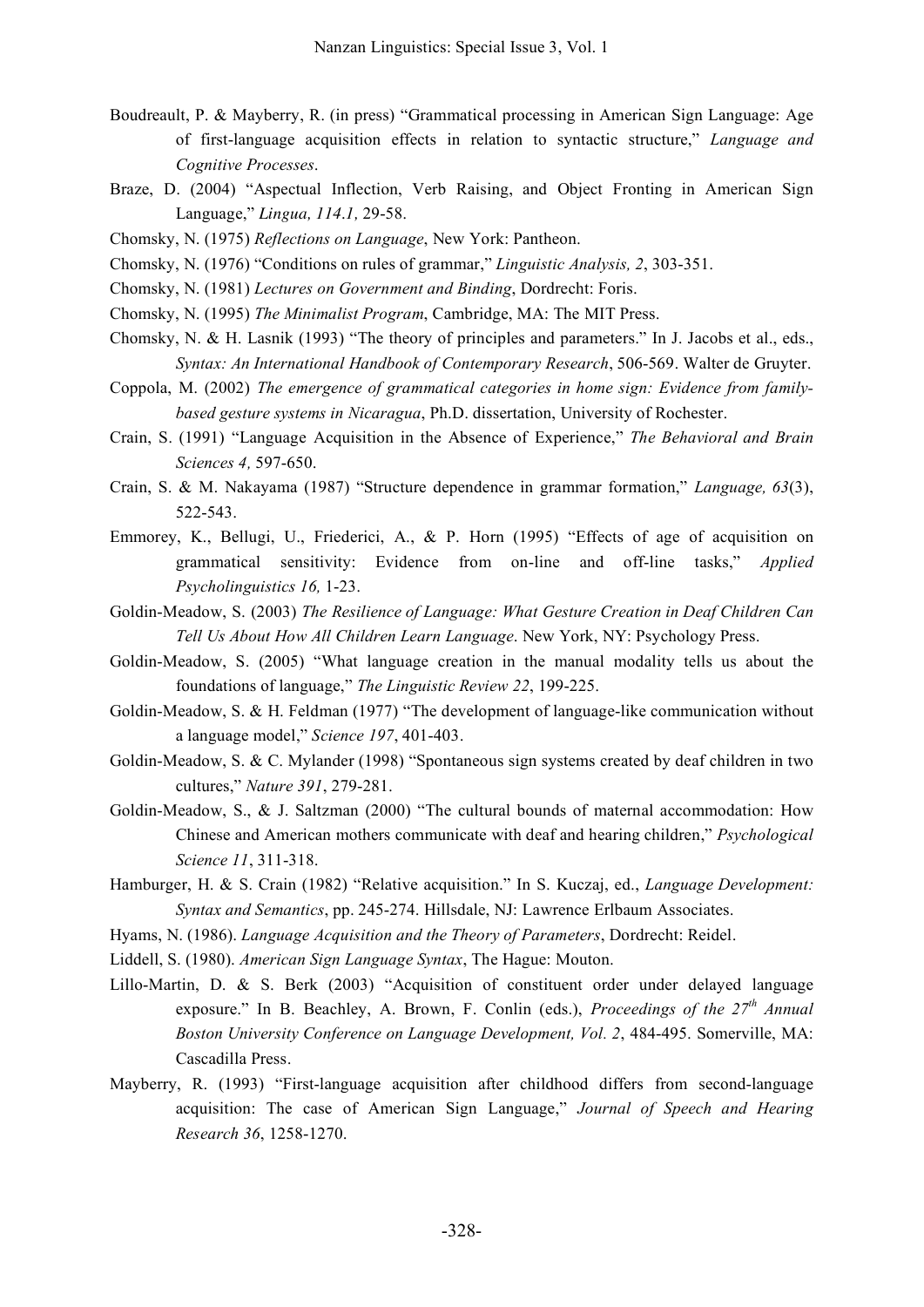- Mayberry, R. (1994) "The Importance of Childhood to Language Acquisition: Evidence from American Sign Language." In J.C. Goodman & H.C. Nusbaum, eds., *The Development of Speech Perception: The Transition from Speech Sounds to Spoken Words.* Cambridge, MA: MIT Press.
- Mayberry, R. & E. Eichen (1991) "The long-lasting advantage of learning sign language in childhood: Another look at the critical period for language acquisition," *Journal of Memory and Language 30*, 486-512.
- Mayberry, R. I. & E. Lock (2003) "Age constraints on first versus second language acquisition: Evidence for linguistic plasticity and epigenesis," *Brain and Language, 87*, 369-383.
- Mayberry, R., Lock, E. & H. Kazmi (2002) "Linguistic ability and early language exposure," *Nature*, 417, 38.
- Miyoshi, N. (1999) "Compounds and complex predicates: Japanese evidence for a "global" parameter." In A. Greenhill, H. Littlefield, & C. Tano, eds., *BUCLD 23 Proceedings*, 353- 461. Somerville, MA: Cascadilla Press.
- Morford, J. (1996) "Insights to language from the study of gesture: A review of research on the gestural communication of non-signing deaf people," *Language and Communication 16*(2), 165-178.
- Morford, J. (2003) "Grammatical development in adolescent first-language learners," *Linguistics: An Interdisciplinary Journal of the Language Sciences 41*(4), 681-741.
- Newport, E. (1988) "Constraints on learning and their role in language acquisition: Studies of the acquisition of American Sign Language," *Language Sciences 10*, 147-172.
- Newport, E. (1990) "Maturational Constraints on Language Learning," *Cognitive Science 14,* 11-28.
- Newport, E. & R. Meier (1985) "The acquisition of American Sign Language." In D. Slobin, ed., *The Cross-Linguistic Study of Language Acquisition, Vol. 1: The Data*, 881-938. Hillsdale, NJ: Lawrence Erlbaum and Associates.
- Sandler, W., I. Meier, C. Padden, & M. Aronoff (2005) "The emergence of grammar: Systematic structure in a new language," *Proceedings of the National Academy of Science USA 102*, 2661-2665.
- Singleton, J. (1989) *Restructuring of Language from Impoverished Input: Evidence for Linguistic Compensation*, Ph.D. dissertation, University of Illinois at Urbana-Champaign.
- Senghas, A. (1995) *Children's contribution to the birth of Nicaraguan Sign Language*, Ph.D. dissertation, MIT.
- Senghas, A & M. Coppola (2001) "Children creating language: How Nicaraguan Sign Language acquired a spatial grammar," *Psychological Science, Vol. 12* (4), 323-328.
- Sugisaki, K. & M. Isobe (2000) "Resultatives result from the compounding Parameter: On the acquisitional correlation between resultatives and N-N compounds in Japanese." In R. Billery & B.D. Lillehaugen, eds., *WCCFL 19 Proceedings*, 101-114. Somerville, MA: Cascadilla Press.
- Snyder, W. (1995) *Language Acquisition and Language Variation: The Role of Morphology*, Ph.D. dissertation, MIT.
- Snyder, W. (2001) "On the nature of syntactic variation: Evidence from complex predicates and complex word-formation," *Language, 77* (2), 324-342.